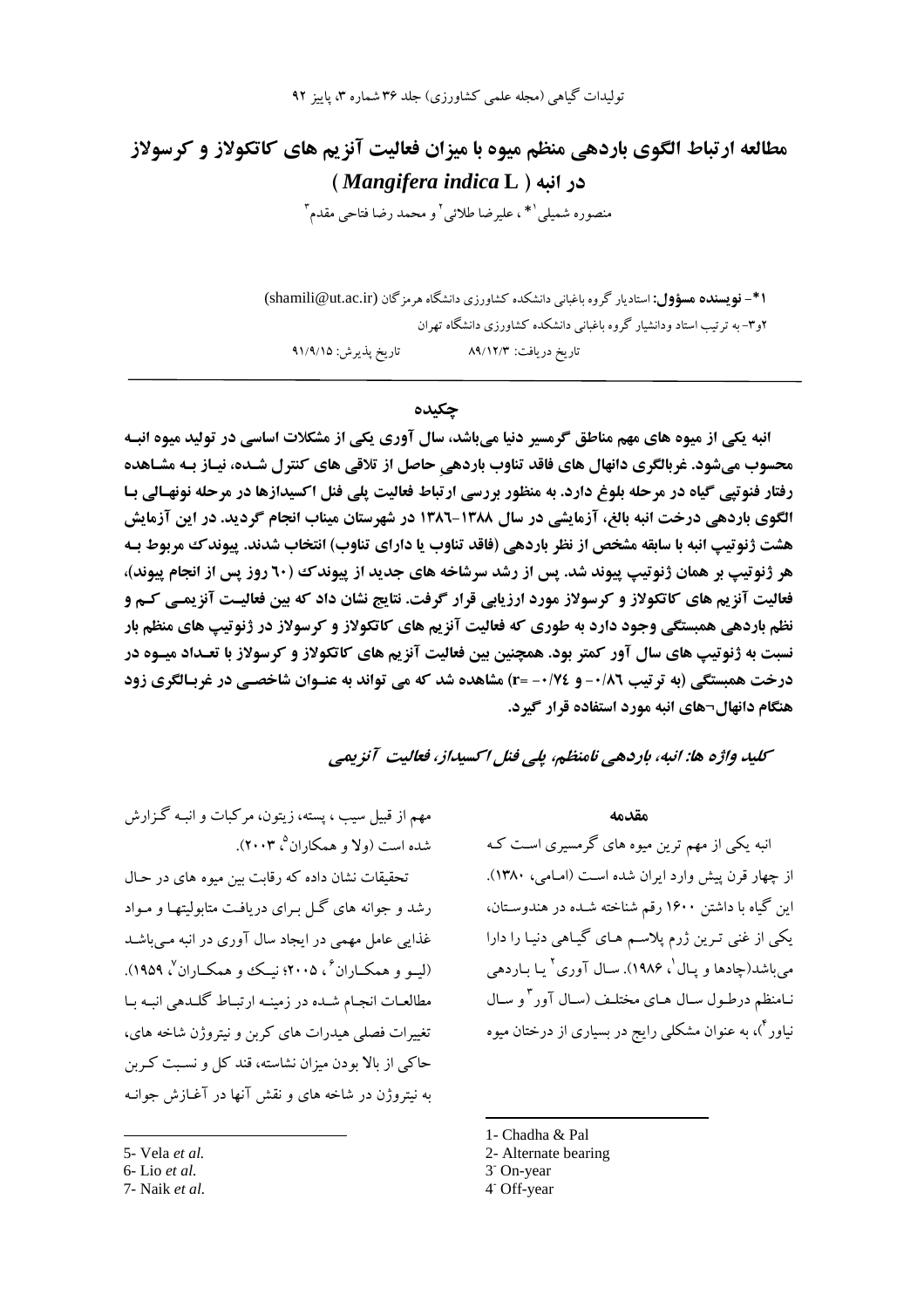های گل است. به همین دلیل است که با حلقه برداری از شاخه های در سال نیاور مبی تـوان میـزان آغـازش جوانـه های گل را افزایش داده و گیاه را به گلیدهی وادار که د (ليو و همكاران، ٢٠٠۵). به گزارش چادها و يال (١٩٨۶) در حین تمایز جوانه های گل انبه بر میزان اسیدهای آمینه آرژنین و گلو تامیک اسید نیز افزوده می شود.

اکثر فعالیت های انجام شده در زمینه سال آوری انبـه بر کنترل و تعدیل آن متمرکز بوده است (چادهـا و پـال، ۱۹۸۶؛ شــارما و ســبنگ ٰ، ۱۹۶۵؛ عثمــان و همكــاران ْ، ۲۰۰۱؛ ولا و همکـــاران، ۲۰۰۳؛ وانــگ وو همکـــاران "، ۲۰۰۷). کاربرد انـواع تنظـیم کننـدههـای رشـد حـاکی از مفيد بودن آنها جهت انگيزش گل در انيه است، به عنوان مثال کاربرد هر هفته یا دو هفته یک بار اتفـن ۲۰۰–۱۲۵ پی پی|م (یک ماه قبل از آغازش گلها در زمستان) باعث گل انگیزی زودتر در رقم 'کارابا'<sup>۴</sup> در کشـور هندوسـتان شده است (جادها و پال، ۱۹۸۶).

ای-سی-سی-ال°(حاوی ۱۸ درصد ۶–بنزیل آدنین و ۰/۱۸ درصد جسرلین GA 4.7)، پروجیب گرحباوی ۴ درصد جیبرلین  $\rm{GA}_3$ )، رتااین $^{\vee}$ (دارای ۱۵ درصد آمینـو وينيسل گلايسسين)^و آيسوجي^(حساوي ٢٧ درصــد یروهگزادیون کلسیم)، از جمله ترکیبـاتی هسـتند کـه در سال نیاور به عنوان محرک گل انگیـزی در انبـه بـه کـار مــي رونــد (وانــگ ووهمكــاران، ٢٠٠٧). دود دادن بــه شاخههای انبه نیز به منظـور تولیـد گـل و میـوه خـارج از فصل به کار میرود (چادها و یال، ۱۹۸۶). کاربرد کند کنندههای رشد از قبیل کلورمکوات ``، دامينو زايد''، يونيكونازول'' و ياكلوبوترازول'''، (چند ماه

- 1- Sharma & Singh
- 2- Usman et al.
- 3- Wang et al.
- 4- Caraba
- 5- ACCL(N-(Phenylmethyl)-1 H-Purine-6amine)
- 6- ProGibb
- 7- Retain
- 8- Amino Vinyl Glicine (AVG)
- 9- Apogee
- 10- Chlormequat

قبل از گل(هی) نشان داده که پاکلوبوترازول تنها ترکیبی است که بر زمان گلدهی درخت اثر دارد و باعث زودتـر ظاهر شـدن گـل هـا از ۲۸ روز يـس از كـاربرد (۱۰ گـرم برای هر درخت) تا ۳۵ روز پس از کاربرد (۲۰ گرم برای هر درخت) مي شود (چادها و يال، ۱۹۸۶).

محلول یاشی با نیتـرات پتاسـیم ۶ درصـد و متانـل ۵۰ درصد در سال نیاور (۲ بار در بهار)، نشان داد که نیته ات پتاسیم در انبه می تواند باعث افـزایش گـلانگیـزی شـود، ولسی متانسل نتسایج متناقضسی بسه همسراه داشست (ولا و همكاران، ٢٠٠٣).

حذف جوانههای گل در سال آور بـه صـورت نسـبی باعث کنترل سـال آوري مـي شـود. در ايـن روش گـاهي نصف يا اكثر گل ها حذف مي شوند. علاوه بر آن حـذف میوهها در مرحله ای کـه بـه انـدازه نخـود هسـتند (١٠-۵ میلی متر) نیز تاثیر مشابهی دارد (شارما و سینگ، ۱۹۶۵). علاوه بر آن کنترل و متعادل ساختن روش هایی کشت از جمله تغذیـه، آبیـاری و شـخم زدن زمـین نیـز بـه منظـور کـاهش شـدت گـل و میـوه در ارقـام سـال آور بـه کـار مي رود (وانگ و همكـاران، ٢٠٠٧). بـا وجـودي كـه بـا انجام تلاقي¬هاي هدفمند مي توان بر حل مشكل تنـاوب باردهی در انبه امیدوار بود، اما این عمل وقت گیـر و پـر هزینه است. ضمن این که ممکن است گیاه حاصـله فاقـد تمام صفات مطلـوب كمـي و كيفـي والـدين خـود باشـد (عثمان و همکاران، ۲۰۰۱).

از آنجا که در مدیریت سال آوری یک تکنیک بـه تنهایی نمی توانـد جوابگـو باشـد و تلفیقـی از روش هـای مختليف نتيجيه مطلبوب رابيه هميراه دارد، ليذا برخبي محققین امکان شناسایی ژنو تیپ های فاقد تناوب باردهی را در گونه های مختلف درختان مبوه مدنظر قرار داده اند که یافته های همبستگی معنی داری بین میزان ببی نظمبی باردهي بـا برخـي از خصوصـيات رشـدي، بيوشـيميايي و

- 11- Daminozide
- 12- Uniconazole
- 13- Paclobutrazol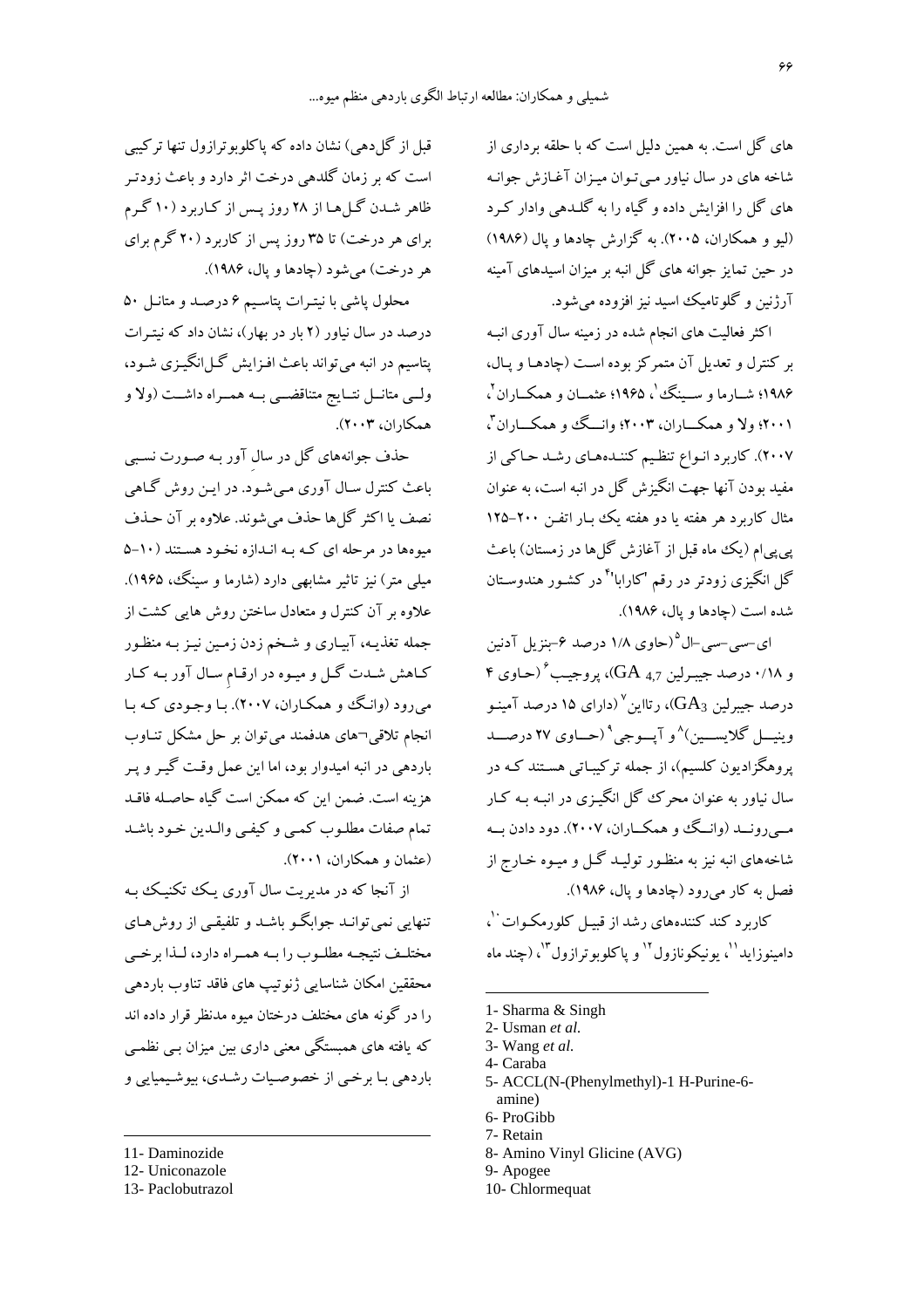فيزيولوژيک آشکار ساخته است (چادهـا و پـال، ۱۹۸۶؛ موخرجي و همکاران'، ۱۹۸۶؛ نيک و همکـاران، ۱۹۵۹؛ یسلای و همکباران <sup>۲</sup>، ۲۰۰۵؛ روزنکبرانس و همکباران <sup>۳</sup>، ۱۹۹۸؛ روسوس و همکاران گې ۲۰۰۴).

نتیجه تحقیـق روزنکـرانس و همکـاران (۱۹۹۸) ، بـر تاثیر سال آوری بر ذخایر عناصر غذایی در درختان پسته، گوپای این مطلب بوده است کـه میـزان جـذب و ذخیـره ازت و نشاسـته درختـان بـالغ، در سـال آور و نيـاور بـا یکدیگر متفاوت است. همچنین بررسی میزان پلـی آمـین های اسپرمین، اسپرمیدین و پوترسین در سه انـدام شـاخه، برگ وگل های در سال های آور و نیـاور در ایـن گیـاه حاکی از بالا بودن مقدار یلبی آمین هـای ذکـر شـده در سال آور در اندام زایشی بود کـه بـا انـدازه گیـری میـزان اسپرمیدین برگ و اسپرمین جوانه گل، امکان پـیش بینـی احتمال ریزش جوانه گل تا ۹۳ درصد امکان پذیر گردید (روسوس و همکاران، ۲۰۰۴).

در مطالعه پیلای و همکاران (۲۰۰۵)، اشاره شده ک ميزان عنصر پُر در مراحل مختلـف رشـد نخـل خرمـا بـه عنوان شاخصی از الگوی سـال آوری آن اسـت. در سـال آور، مقدار این عنصر در وزن تر گیاه بیشـتر از ۳/۵میلـی گرم در کیلوگرم و در سال نیاور کمتر از این میزان بـود. در واقع درختان در سال کم بار میزان زیادی از این عنصر را از خاک جذب نمی کننـد و شـايد کمبـود ايـن عنصـر هدایت کننده گیاه به سـمت سـال آوری باشـد. همچنـین نسبت عنصر يتاسيم به بر در مرحله رسيدن ميـوه در سـال آور و نیاور با یکدیگر تفـاوت داشـت. درختـان در سـال نیاور نسبت پتاسیم به بُر بالای ۲۵۰۰ پی پی ام را در مرحله خلال داشتند و به این ترتیب محلـول پاشـی بُـر در سال هایی که انتظار وقوع سال آوری می رفت، توانست این پدیده را کنترل کند.

هر چند اشاره شده که امکان غربالگری ژنوتیپ های دارای صفت تناوب باردهی یا فاقد آن در انبه بـا اسـتفاده از الگوی رشد شاخه در فصل میوهدهی امکان پذیر است (چادها و پال، ۱۹۸۶)، اما نتایج این روش می تواند تحت تاثیر شرایط محیطی و نوع ژنوتیپ تغییر نماید (موخرجی و همکاران، ۱۹۸۶). این الگو در انواع پاکوتاه و پر رشد انبه متفاوت است. همچنین بسته به این که پایه یا پیوندک به كار رفتـه پـر رشـد يـا محـدود رشـد باشـند نيـز نتـايج متفاوتی حاصل خواهد شد. علاوه بر آن رسیدن به مرحله باردهی درخت نیز مستلزم صرف زمان زیاد میباشد و در نتيجه نمي تواند به عنوان يك معيار انتخـاب دانهـال فاقـد تناوب باردهی در مراحل اولیه رشد و یا در زمان احداث نهالستان مورد استفاده قرار گیرد (نیک و همکاران،  $(1909)$ 

در انبه از اکسین به عنوان یکی از مواد رشـد گیـاهی ممانعت کننده از گل انگیـزی و محـرک رشـد میـوه نـام بر ده شده است. میـزان اکسـین در ارقـام فاقـد تنـاوب در سالهای متوالی کمتر از انواع دارای تناوب باردهی گزارش شده است (چادها و پال، ۱۹۸۶؛ ولا و همکاران، ۲۰۰۳). آنزیم پلی فنـل اکسـیداز در تشـکیل اسـید آمینـه تربيتوفان (پيش ماده ايندول استيک اسيد) مـؤثر اسـت و در نتیجه به طور غیرمسـتقیم در تشـکیل اکسـین در گیـاه انبه نقش دارد (شارما<sup>۵</sup>، ۱۹۹۹). این آنزیم به میزان زیادی در بسیاری از گیاهان وجود دارد و دو ترکیب اورتو -دی فنل<sup>ء</sup>ُبا فعالیت کرسـولاز<sup>۷</sup>و اورتـو–کوئینـون^بـا فعالیـت کاتکولاز<sup>۹</sup> دو شکل عمده آن در گیاهـان هسـتند (ليـو و همکاران ``، ۲۰۰۵؛ والرو و همکـاران'`، ۲۰۰۵؛ وانـگ و همکاران، ۲۰۰۷). گزارش هـاي حـاکي از آن اسـت کـه مزان پلی فنـل اکسـبدازها همچنـین بـا وقـوع ناهنجـاری

- 7- Cresolase
- 8- O-quinone
- 9- Catecholase 10-Lio et al.
- 
- 11-Valero et al.
- 1- Mukherji et al.
- 2- Pillay et al.
- 3- Rosecrance et al.
- 4- Roussos et al.

<sup>5-</sup> Sharma

<sup>6-</sup>O-diphenol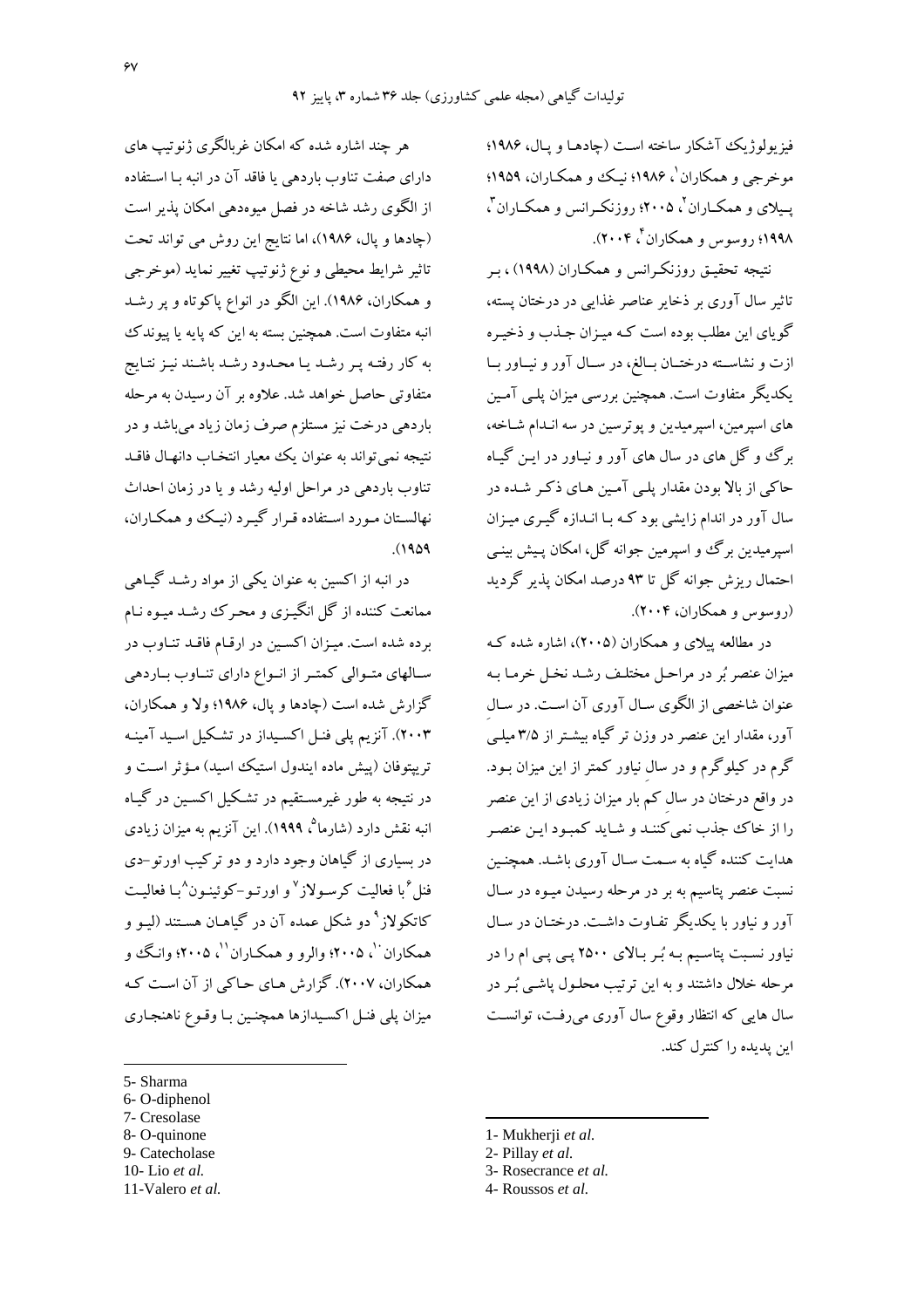بدشکلی گل آذین انبه ٰ ارتبـاط مسـتقیم دارنـد (شـارما و همکـــاران <sup>۲</sup>، ۲۰۰۱؛ شــــارما و همکــــاران، ۲۰۰۰؛ ولا و همکاران، ۲۰۰۳).

نتـايج تحقيـق شـارما و همكـاران (٢٠٠٠)، حـاكي از ارتباط منفی بین مقدار فعالیت این آنزیم های و ترکیبات فنلی در زمان تشکیل گل آذیـن بـود. ارتبـاط بـین میـزان فعالیت پلم فنل اکسیداز و ترکیبات فنلمی بـه عنـوان یـک شاخص جهت تخمین میزان ظهور علائـم بدشـكلي گـل آذین در انبه به کار رفته است و ارقامی که ترکیبات فنلی بیشتر و پلی فنل اکسیداز کمتری داشته انـد، بـه عنـوان ارقامی که با احتمال کمتری به این ناهنجاری مبتلا خواهند شد، معرفی شده اند (شارما و همکاران، ۲۰۰۱).

با توجه به اهمیت غذایی و ارزش اقتصادی بالای انبه، افزایش شناخت جنبه های به نژادی آن میتواند گامی موثر در پیشبرد برنامه های توسعه آن باشد. از آنجا که دوره نونهالی طولانی در انبه و عدم وجود شاخص های موثر در غربالگری هیبریدهای حاصل از برنامه¬های به نژادی باعث می شود که تولید کننده یک زمانی طولانی را در انتظار ظهور صفات مرتبط با سال آوری باشد (شارما، ۱۹۹۹؛ شارما و سینگ، ۱۹۶۵)، هدف از این آزمایش ایجاد مبنایی برای انتخاب زودهنگام دانهالهای فاقد تناوب باردهی در دوران نونهالې بود.

## مواد و روش های

این آزمایش در سال های ۱۳۸۶ تا ۱۳۸۸ در مرکز تحقیقات کشاورزی میناب واقع در استان هرمزگان انجام شد. بدین منظور تعداد هشت ژنوتیپ بالغ (۱۰ ساله) موجود و مستقر در نهالستان آزمایشی مرکز (خاک مزرعه)، با سابقه مشخص باردهی (منظم یا متناوب) که بر يايه "لانگرا"" پيوند شده بودند انتخاب شده و پیوندک هر ژنوتیپ روی یایه خودش پیوند زده شد. از

1- Mango malformation

3-Langra

آن جا که ژنوتیپ های نامبرده فاقد نام شناخته شده توسط باغداران بودند با اعداد یک تا هشت شماره گذاری شدند. بر اساس سابقه تولید و باردهی ژنوتییها که توسط کارشناسان مرکز در طول ۱۰ سال ثبت شده بود، شماره یک تا چهار نمونه¬های فاقد تناوب و ژنوتیپ های پنج تا هشت ژنوتیپ های دارای تناوب بودند.

با توجه به شرایط آب و هوایی استان هرمزگان پیوند در زمان حداکثر رشد گیاه و فعال بودن لایه زاینده، یعنی ۱۵ شهریور تا ۱۵ آبان و همچنین ۱۵ فروردین تا اوایل اردیبهشت ماه انجام گردید.

سپس ۶۰ روز پس از انجام پیوند، زمانبی که شاخه رشد یافته از پیوندک به طول ۳۰ سانتی متر رسید، نمونه-گیری از سرشاخه های جدید رشد یافته از پیوندک جهت سنجش میزان آنزیم انجام شد. استخراج آنزیم بر اساس روش شارما و همکاران (۲۰۰۱) و ارزیابی فعالیت آنزیمهای کرسولاز و کاتکولاز به روش لیو و همکاران (۲۰۰۵) و شارما (۲۰۰۰) به شرح زیر انجام شد:

مرحله اول) ینج سانتی متر از سرشاخه تازه روئیده از هر پیوندک برداشت شده و پس از انتقال به آزمایشگاه تا زمان استفاده در نیتروژن مایع قرار داده شد.

مرحله دوم) نمونه های در آزمایشگاه و روی ظرف حاوی یخ در هاون چینی خرد شده و سپس حدود یک گرم از نمونه خرد شده با ۵ میلی لیتر از بافر فسفات pH:v) ۱۰mM) ، در یک همزن (مدل گُلدی-جی تي- ١١٣- سي جي<sup>٢</sup>) به مدت ١۵ ثانيه كاملاً مخلوط شدند.

مرحله سوم) مخلوط حاصله از كاغذ صافى واتمن گذرانیده، به فالکون تیوب ۱۵ میلی لیتر منتقل گردید و در دمای چهار درجه سانتی گراد به مدت ۳۰ دقیقه در ۳۰۰۰ دور در دقیقه سانتر بفیوژ گردید.

مرحله چهارم) روشناور به دقت جدا شده و رسوب باقی مانده در ۵ میلی لیتر تریتون ایکس ۱۰۰ <sup>۵</sup> (۱/۵

<sup>2-</sup> Sharma et al

<sup>4-</sup> Goldi-GT-113-CG

<sup>5-</sup> Triton-X 100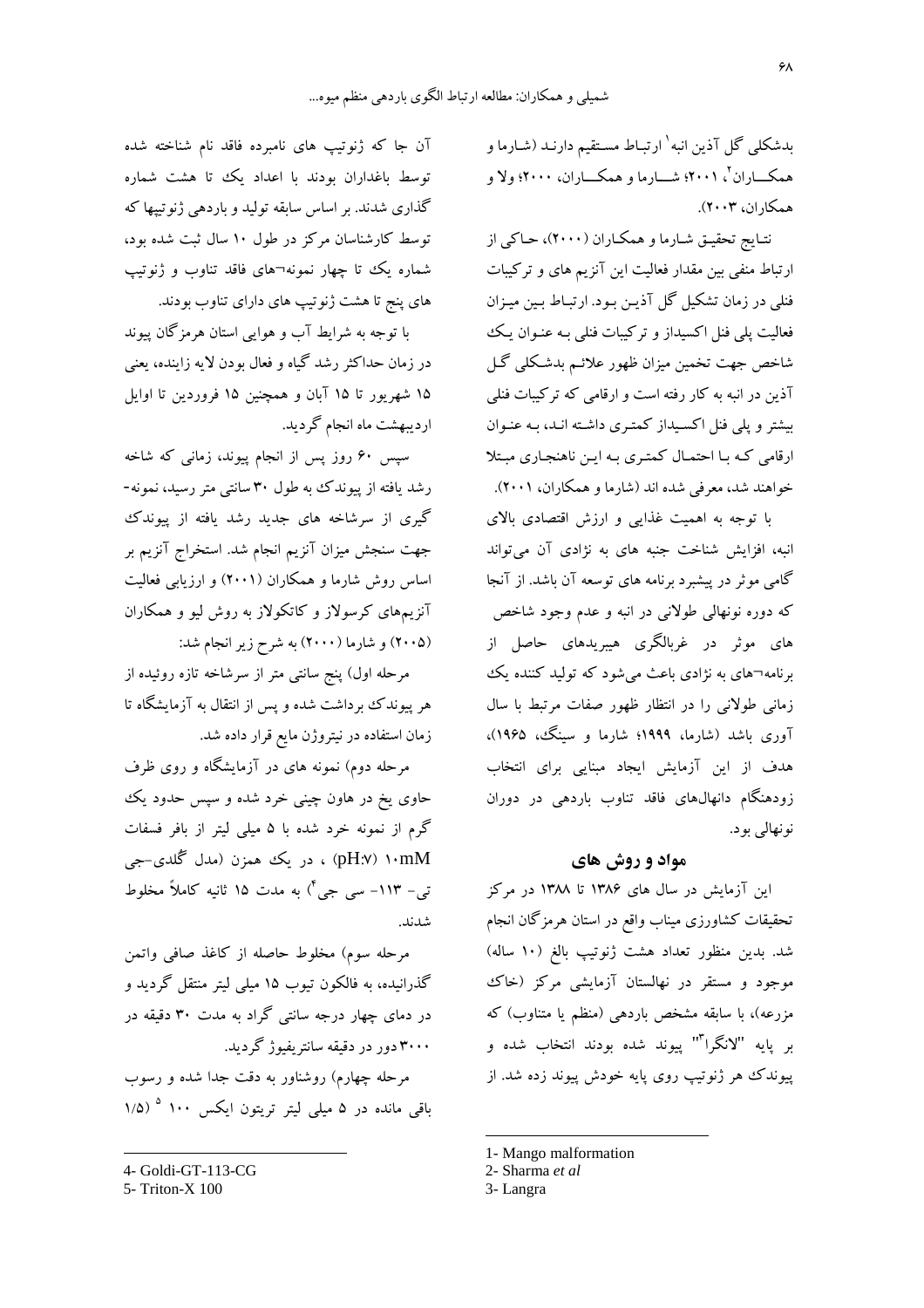درصد) حل شده و مجددا ۱۵ دقیقه در ۳۰۰۰ دور در دقيقه سانتر يفيوژ گرديد.

مرحله ینجم) پس از جداسازی روشناور، رسوب حاصل در سولفات آمونیوم حل و سپس به مدت نیم ساعت روی ظرف حاوی یخ قرار داده شد. عصاره بدست آمده به منظور تخمین میزان فعالیت آنزیم مورد استفاده قرار گرفت.

مرحله ششم) به ازای هر میلی لیتر عصاره آنزیمی، سه میلی لیتر بافر فسفات pH: ۷/۳) ۱۰۰ mM) اضافه شد. سپس به این مخلوط یک میلی لیتر از سوبسترا اضافه گردید. ترکیب ۴-متیل-کاتکول' mM (محصول شرک مرک ٌ) که در بافر استات سدیم ۱۰ mM ۱۰ (۴/۵ :pH) تهیه شده بود، به عنوان سوبسترا به منظور سنجش میزان فعالیت آنزیم کاتکولاز استفاده گردید.

مرحله هفتم) فعالیت کل آنزیم کاتکولاز با استفاده از اسپکتروفتومتر (مدل سی ای– ۲۵۰۱) و در طول موج ۴۰۰ نانومتر قرائت شد.

مرحله هشتم) مقدار فعالیت کل کرسولاز با روش مشابه ارزیابی شد، ولی ماده ۴-متیل-فنل محصول شرکت مرک، که در بافر فسفات pH: ۷/۰) ۱۰mM تهبه شده بود، به عنوان سويسترا استفاده گرديد.

در همه ژنوتیپهای مورد بررسی، تعداد میوه هر درخت در سایر سرشاخه های مسن گیاه مادری نیز به منظور ارزیابی ارتباط بین فعالیت آنزیم های و تعداد میوهها شمارش گردید (شارما و همکاران، ۲۰۰۱).

آزمایش مورد نظر به صورت فاکتوریل در قالب طرح کاملا تصادفی با ۴ تکرار (چهار درخت با نمونه گیری در چهار جهت جغرافیایی در هر درخت) طراحی گردید. الگوی باردهی ژنوتیپ های (دارای تناوب یا فاقد آن) و سال باردهی (پربار یا کم بار) به عنوان فاکتورهای اصلی در نظر گرفته شدند. مقایسه میانگین

های با استفاده از آزمون دانکن در سطح یک وو پنج درصد انجام شد. همچنین همبستگی ساده بین فعالیت آنزیم های و تعداد میوه در درخت محاسبه گردید. پس از حصول اطمینان از وجود همبستگی بین صفات مذکور، ارتباط آنها با استفاده از رابطه رگرسیونی به صورت کمی تبدیل گردید. تجزیه داده های در این تحقيق با استفاده ازنرم افزار SPSS (16.0) و SAS (9.1) صورت گرفت.

### نتايج و بحث

تجزیه واریانس صفات مختلف نشان داد که تاثیر نوع ژنوتیپ و سال (پربار یا کم بار) بر صـفات انـدازه گیـری شده معنی دار است (جدول ۱)، به طوری که بین میزان بار درخت در سال پر بارو کم بار، همچنین میزان فعالیت آنـزیم هـای کـاتکولاز و کرسـولاز اخـتلاف معنـی دار مشـاهده گرديـد. انـدازه گيـري آنـزيم هـاي پلـي فنـل اکسیداز (کاتکولاز و کرسولاز) از نمونه هـای سرشـاخه هـاي انبـه نشـان داد كـه ميـزان فعاليـت آنـزيم هـاي در ژنوتیپ های دارای تناوب باردهی، بیشتر از ژنوتیپ های فاقد تناوب بود (جدول ٢).

.<br>محاسبه ضرایب همبستگی ساده بین شاخص های اندازه گیری شده حاکمی از وجود همبستگی معنی دار بین میزان فعالیت دو آنزیم (۰/۸۲) در سال آور و نیاور بین میزان فعالیت آنزیم کاتکولاز و کرسولاز با بار درخت در سال نیاور (به ترتیب ۰/۷۴– و ۰/۸۶) بود (جدول ٣).

<sup>1-4-</sup>Methyl Catechol (4MC)

<sup>2-</sup> Merck

<sup>3-</sup> CE-2501

<sup>4-4-</sup> Methyl Phenol (P-Cresol)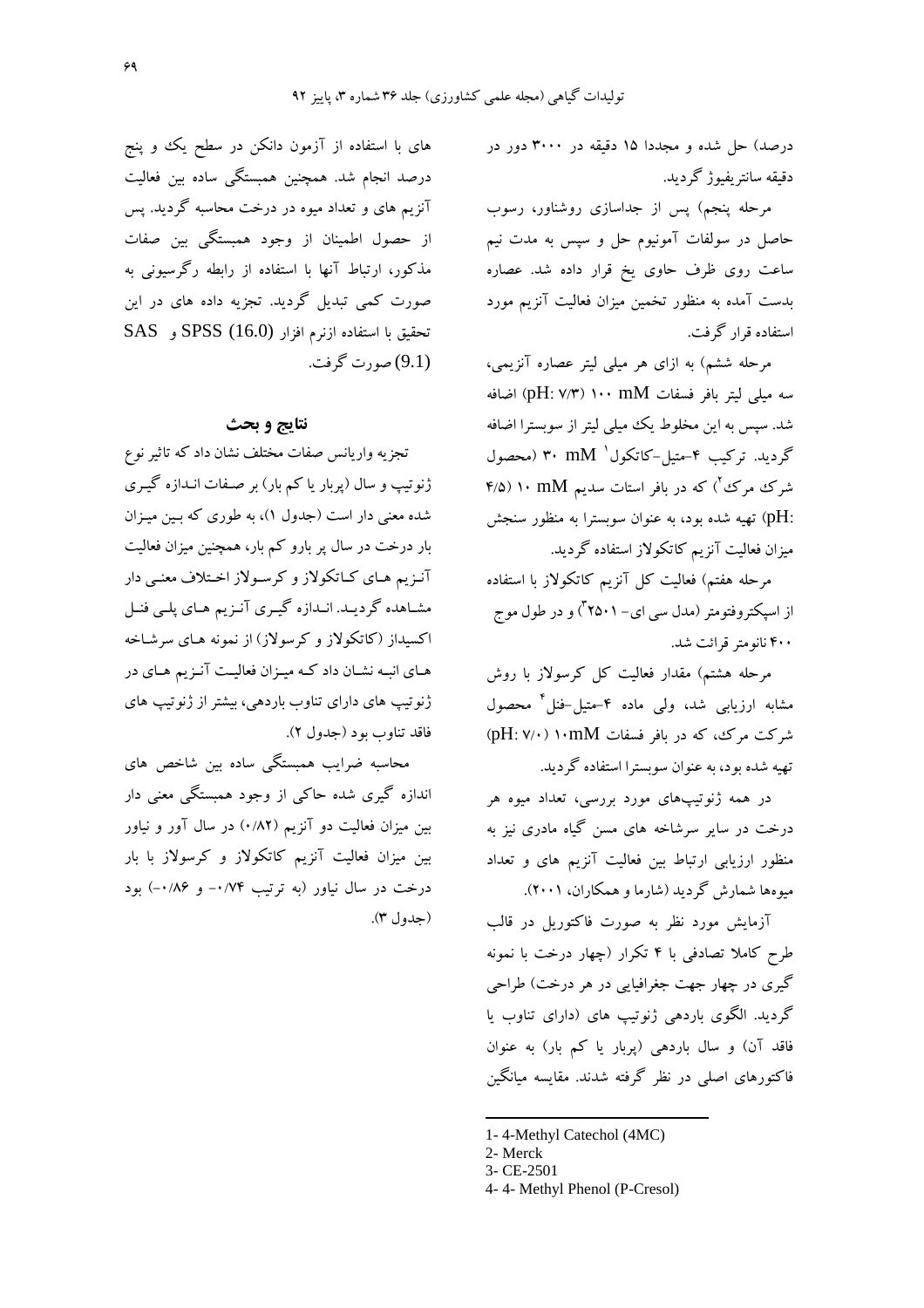|                                                      | درجه  | ميانگين مربعات                    |                                    |                      |  |
|------------------------------------------------------|-------|-----------------------------------|------------------------------------|----------------------|--|
| منبع تغييرات                                         | آزادی | تعداد ميوه                        | میزان فعالیت کاتکولاز              | ميزان فعاليت كرسولاز |  |
| الگوي باردهي ژنوتيپ                                  |       | $\Delta V\cdot\varphi^{\ast\ast}$ | $\Delta/\Lambda \mathfrak{F}^{**}$ | $1/91***$            |  |
| سال باردهي                                           |       | $9771$ **                         | Y/Y                                | $Y/\cdot \Delta$     |  |
| الگوي باردهي ژنوتيپ × سال                            |       | <b>AVFV**</b>                     | Y/YF                               | $\cdot$ 10           |  |
| اشتباه                                               | ٨     | 5447                              | $\cdot$ /19                        | 1/1                  |  |
| ضريب تغييرات (٪)                                     |       | $Y \cdot / \Lambda$ 9             | 10/2V                              | $\Lambda/\Lambda f$  |  |
| Mr. Mr.<br><b>Service Contract Contract Contract</b> |       |                                   |                                    |                      |  |

جدول ۱- نتایج تجزیه واریانس تعداد میوه و میزان فعالیت کل کاتکولاز و کرسولاز در ژنوتیپ های انبه دارای تناوب باردهي و فاقد تناوب باردهي

\* معنى دار در سطح ۵٪ \*\* معنى دار در سطح ۱٪

با بررسی ارتباط سه شاخص میزان فعالیت کاتکولاز، کرسولاز و تعبداد میوه در سیال نیاور میتوان ارتباط معکوس بین تعداد میوه و میزان فعالیت آنـزیم¬های مذکور را مشاهده نمود (اشکال ۱ و ۲).

شناخته شده ترين نقش آنزيم يلي فنل اكسيداز قهوه ای شدن بافت میوه های و سبزیجات است اما تاثیراتی از قبیل ارتباط آنها با گلدهی نیز در انبه، آناناس، موز، زعفران و تنباکو گزارش شده است (شی و همکاران'، (۲۰۰۱). در انبه بالا بودن میزان آنزیم های کاتکولاز و كرسولاز باعث افزايش سنتز اكسين شده و تعادل هورمونی موجود در جوانه های را به سمت بازدارنده های گل انگیزی پیش می برند. از آن جا که برهمکنش بین محرک ها و بازدارندهها است که تعیین می کند جوانه های موجود بر شاخههای گیاه انبه گل بدهند و با به حالت رویشی باقی بمانند، در ارقام دارای تناوب باردهی فعالیت بالای آنزیم های مذکور باعث گل انگیزی ناچیز یا فقدان گل در سال نیاور میگردد. در حالی که در

ارقام فاقد تناوب باردهی به دلیل این که فعالیت آنزیمی کمتری دارند و یا مکانیسم هایی برای غیرفعال کردن آنزیم های در زمان گل انگیزی اعمال می کنند، انگیزش گل های در آنها دارای الگوی منظمی است (شی و همكاران، ۲۰۰۱).

از آنجا که آنزیم های ذکر شده در تمام سنین در سرشاخه های انبه تولید می شوند، میتوان در همان سال اول در خزانه با اندازه گیری آنها، برآوردی از الگوی باردهي ژنو تيپ هاي موجود داشت.

بدین ترتیب در ترکیب پایه و پیوندک ترکیباتی به کار خواهند رفت که در زمان بلوغ الگویی منظم بار داشته باشند. در مورد ژنوتیپ های مسنی که در باغ مستقر هستند نیز می توان علاوه بر سایر روش های ذکر شده، با تنظیم فعالیت این دو آنزیم آثار منفی آن بر گلدهی تا حدی کنترل نمود.

1- Shi et al.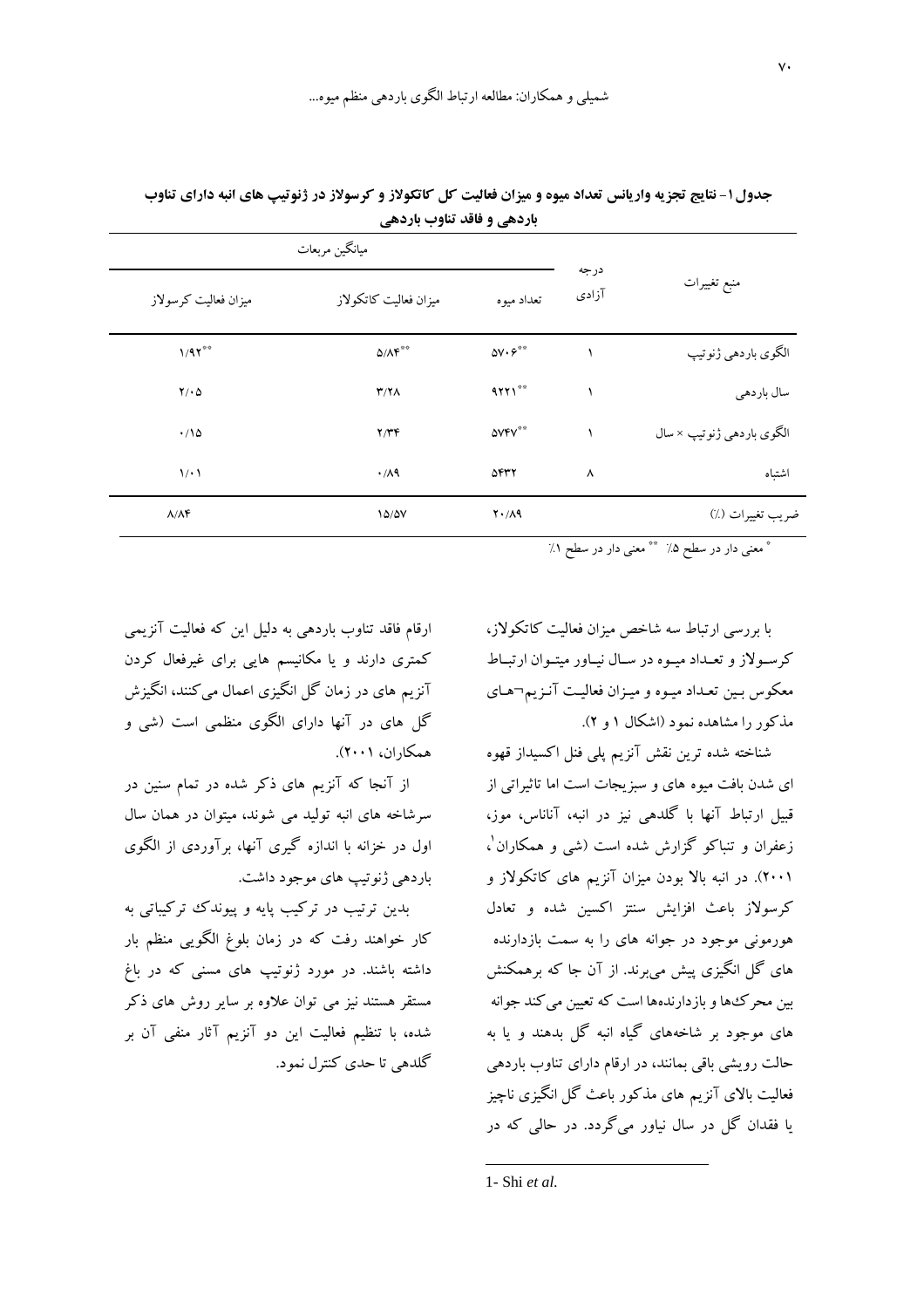|                                                                     | میانگین میزان فعالیت کرسولاز میانگین میزان فعالیت کرسولاز | ميانگين ميزان فعاليت<br>كاتكو لاز  | ميانگين ميزان فعاليت كاتكولاز                   | میانگین تعداد میوه                             | میانگین تعداد میوه             | ژنوتيپ   |             |  |
|---------------------------------------------------------------------|-----------------------------------------------------------|------------------------------------|-------------------------------------------------|------------------------------------------------|--------------------------------|----------|-------------|--|
| در سال آور (میلی مولار در دقیقه) در سال نیاور (میلی مولار در دقیقه) |                                                           | در سال نیاور (میلبی مولار در       | در سال آور (میلبی مولار در دقیقه)               | در سال نیاور (عدد)                             | در سال آور (عدد)               |          |             |  |
|                                                                     |                                                           | دقيقه)                             |                                                 |                                                |                                |          |             |  |
| $\cdot$ / $\epsilon$ $\uparrow$ rd                                  | $\cdot$ / $\triangle$ $\triangle$ $\triangle$             | 1/111 d                            | 1/3.6                                           | $\mathbf{y} \cdot \mathbf{y} \cdot \mathbf{a}$ | $r$ ۶۲۵ $a$                    | ژنوتیپ ۱ |             |  |
| $\cdot$ / $\vee$ $\cdot$ $\uparrow$ d                               | $\cdot$ / $\circ$ $\cdot$ $\cdot$ $\circ$                 | $\sqrt{\cdot \mathsf{r}} \wedge d$ | $\cdot$ /9 $\wedge$ d                           | ۲۱۲۵ a                                         | $\mathsf{rad}\cdot\mathsf{a}$  | ژنوتیپ ۲ | فاقد تناوب  |  |
| $\cdot$ /079 $d$                                                    | $\cdot$ /079 $d$                                          | $\sqrt{4}$                         | $\cdot$ /99 $\mathfrak{r}$ d                    | <b>TTVDa</b>                                   | $\mathbf{r} \cdots \mathbf{a}$ | ژنوتیپ ۳ |             |  |
| $\cdot$ /۶۴۳ $d$                                                    | $\cdot$ / $5$ ۲۹ $C$                                      | 1/111 d                            | $\sqrt{\cdot \mathsf{r}} \wedge d$              | $10 \cdot a$                                   | $10 \cdot a$                   | ژنوتیپ ۴ |             |  |
| $1/7$ $F$ $r$ $b$                                                   | 1/199a                                                    | $Y/Y \cdot \Delta a$               | $\mathbf{r}/\mathbf{r}$                         | $AV/\delta b$                                  | $\mathbf{y} \cdots \mathbf{a}$ | ژنوتیپ ۵ |             |  |
| 1/100 b                                                             | 1/15                                                      | $\mathbf{y} \cdot \mathbf{y}$ b    | $Y/T$ $\Delta Y$ $C$                            | 110b                                           | $\mathbf{r}\cdots\mathbf{a}$   | ژنوتیپ ۶ | دارای تناوب |  |
| $1/1$ $\lambda$ $\tau$ $C$                                          | $1/\cdot$ ۳۸ b                                            | 1/9.9c                             | $Y/19 \cdot C$                                  | $VV/\Delta b$                                  | $\mathbf{r} \cdots \mathbf{a}$ | ژنوتیپ ۷ |             |  |
| $1/\mathbf{r}$ a                                                    | $1/77A$ a                                                 | $\mathbf{y} \cdot \mathbf{A}$      | $\mathbf{y} \times \mathbf{y} \cdot \mathbf{b}$ | $\cdots b$                                     | rrvs a                         | ژنوتیپ ۸ |             |  |
|                                                                     |                                                           |                                    |                                                 |                                                |                                |          |             |  |

جدول ۲- مقایسه میانگین تعداد میوه در سال آور ونیاور، فعالیت کاتکولاز و کرسولاز در ژنوتیپ های انبه دارای تناوب باردهی و فاقد تناوب باردهی

در هر ستون میانگین¬های دارای حروف نامشابه بر اساس آزمون دانکن دارای اختلاف معنی دار در سطح ۵٪ هستند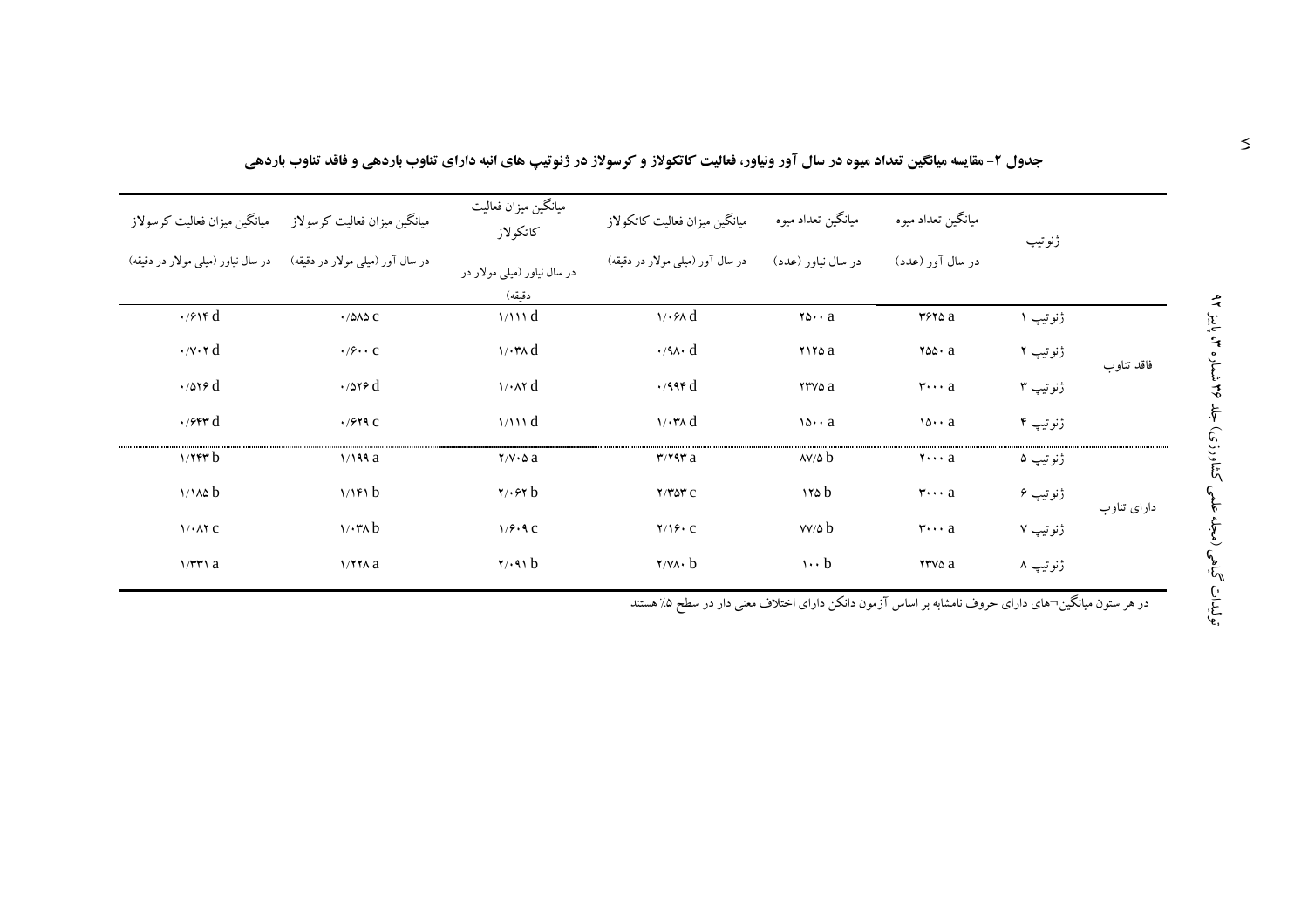| تعدادميوه درسال<br>نياور | تعداد میوه در سال<br>آور | فعاليت كرسولاز               | فعاليت كاتكولاز                 |                       |
|--------------------------|--------------------------|------------------------------|---------------------------------|-----------------------|
|                          |                          |                              |                                 | كاتكولاز              |
|                          |                          |                              | $\cdot/\Lambda$ Y <sup>**</sup> | كرسولاز               |
|                          |                          | $\cdot$ / $\cdot$ / $\vee$   | $\cdot$ / $\gamma$ ۳            | تعداد میوه در سال آور |
|                          | .779                     | $-1/\lambda$ ۶ <sup>**</sup> | $-1/VF^{\ast\ast}$              | تعدادميوه درسال نياور |

جدول۳- همبستگی بین آنزیم های کاتکولاز و کرسولاز با میزان بار درخت انبه

\*\* \* \* به ترتیب معنی دار در سطح ۱٪ و ۵٪



شکل ۱- تعداد میوه تولید شده انبه در دو سال آور و نیاور در ژنوتیپ های انبه فاقد تناوب باردهی (۱ تا ٤) و دارای تناوب باردهی (٥ تا ٨)



شکل ۲- میزان فعالیت دو آنزیم کاتکولاز و کرسولاز در سال آور در ژنوتیپ¬های انبه فاقد تناوب باردهی (۱ تا ٤) و دارای تناوب باردهی (٥ تا ٨)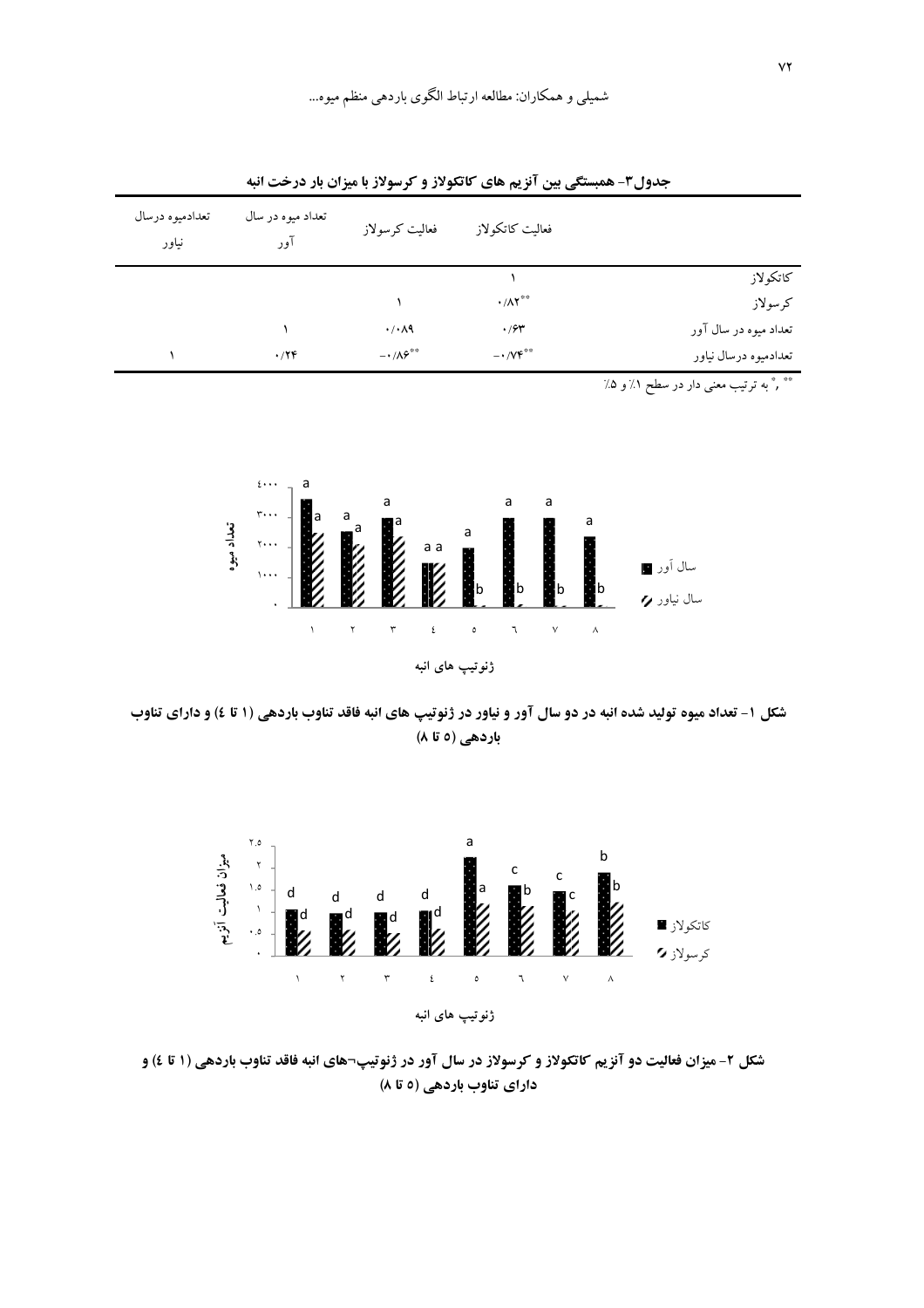از جمله ترکیباتی که به عنوان بازدارنده یا کند کننده فعالیت آنزیم های پلی فنل اکسیداز در بافت های گیاهی عنوان شده اند می توان به سدیم ال-آسکوربیک اسید'، سدیم متا ہے سولفیت کی سدیم دی اتیل دی تیو کربنات کی نمك كلريد سديمً، گلايسينُ، ال-سيستئينُ و ىتام<sub>ىر</sub> كايتواتانول<sup>0</sup>، دى اكسيد گوگرد<sup>^</sup> و تيوره آ<sup>٩</sup> اشاره کرد. از بین سایر ترکیبات، اسید اسکوربیک با غلظت یک میلی مولار بیشترین تاثیر را داشته و پس از آن می توان به بتامرکاپتواتانول ۱/۵ میلی مولار و یا ال-سیستئین دو میلی مولار اشاره کرد که حتی تا ۸۰ درصد فعالیت آنزیم را کنترل می کنند. گلایسین در غلظت های بالای ۲۵ میلی مولار توانسته است تا ۵۵٪ از فعالیت آنزیم را کنترل کند (دینگ و همکاران ۵۰ ۱۹۹۸؛ شی و همکاران، ۲۰۰۱؛ ولا و همکاران، ۲۰۰۳). هر چند دی اکسید گوگرد به عنوان بهترین ترکیب در کنترل فعالیت این گروه آنزیمی شناخته شده است اما به دلیل اثرات سوء زیست محیطی، محدودیت هایی در مصرف این ترکیب در گیاهان وجود دارد (دینگ و همکاران،  $\Lambda$ ۹۹۸).

از طرفبي برخبي عناصـر و تركيبـات درون گيـاه اثـر فزاینده بر فعالیت این آنزیم های دارنـد. بـه عنـوان مثـال سديم دو دسيل سولفات'' عامل اصلي فعـال شـدن يلـي فنل اکسیداز در بافت میوه انبـه اسـت (ولا و همکـاران،  $.7.7$ 

محلول پاشی با این ماده در غلظت یک میلے مو لار باعث افزایش ۵۵/۶ درصد آنـزیم و در غلظـت ۲۵ میلـی مولار تا ۱۳۰/۶ درصد افزایش را باعث مبی شود. کلریـد

- 1- Sodium meta L- Ascorbic Acid
- 2- Sodium bisulfit
- 3- Sodium Diethyl Dithiocarbonate
- 4- Sodium chloride
- 5- Glycine
- 6-L-Cysteine
- 7- Beta mercaptoethanol
- 8- Sulfur dioxide
- 9-Tiourea
- 10- Ding  $et$  al.
- 11- Sodium Dodecyl Sulfate (SDS)

مس ۱/۵ میلی مولار و کربامید'' ۱۰ میلی مولار به ترتیب ۲۹/۶ و ۱۵/۷ درصـد افـزايش فعاليـت آنـزيم را باعـث می شوند. در سایر گیاهان عناصه فلیزی از قیبل کلسیم، منيزيم و منگنز اين نقش را بر عهده دارند (گومز لـويز "'،  $(1.1)$ 

در نتیجه کاربرد هر تیماری که بتواند باعث افیزایش مبزان مواد گوگردی درون گیاه شود، همچنین مـدیریت تغذيـه در زمـان گـل انگيـزي يـا قبـل از آن و تـلاش در جهت پایین نگه داشـتن عناصـری مثـل کلسـیم، منیـزیم، منگنز و مس که نقش محرک ایـن آنـزیم را بـر عهـده دارند، می توانید راهکبار مفیلهی در برنامیه ریزی تولیید منظم درخت انبه باشد (دینگ و همکاران، ۱۹۹۸؛ شبی و همكاران، ۲۰۰۱).

داده های حاصل از ایـن آزمـایش بـه منظـور بدسـت آوردن یک مدل ریاضی در پیش بینی نظـم بـاردهی انبـه مورد استفاده قرار گرفت اما روابط خطی حاصله ضـریب رگرسیونی پایینی داشتند. با توجه به محدود بـودن تعـداد حالت هياي سال آوري و مشاهده فقبط به دو حالت (الگوي بـاردهي مـنظم و الگـوي بـاردهي يـك سـال در میان) امکان یافتن یک رابطه ریاضبی بـه منظـور بـر آورد میزان تعداد میوه احتمالی در سال های پربار یا کـم بـار و يا اختلاف بين تعداد ميوه محقق نگرديد.

بـا وجـود ايـن همبسـتگي بـين ميـزان فعاليـت آنـزيم کاتکولاز و تعداد میوه مبی توانید بیه عنبوان شاخصبی در غربالگری زودهنگـام دانهـال هـای منظـور گـردد. بـدین ترتیب که در صورت سنجش آنـزیم و فعالیـت کـم آن (۱/۰۲۴ میلی مولار در دقیقه یا کمتر) در بافت های گیاه نونهال مي توان الگوي باردهي فاقد تناوب را در ژنو تيپ مربوطه انتظار داشت. همچنین با توجیه به این کیه فیرم کرسولاز آنـزیم پلـی فنـل اکسـیداز ناپایـدارتر از فـرم کاتکولاز آن مبي باشـد، انـدازه گيـري و سـنجش آن در

<sup>12-</sup> Carbamide peroxide

<sup>13-</sup> Gomez-Lopez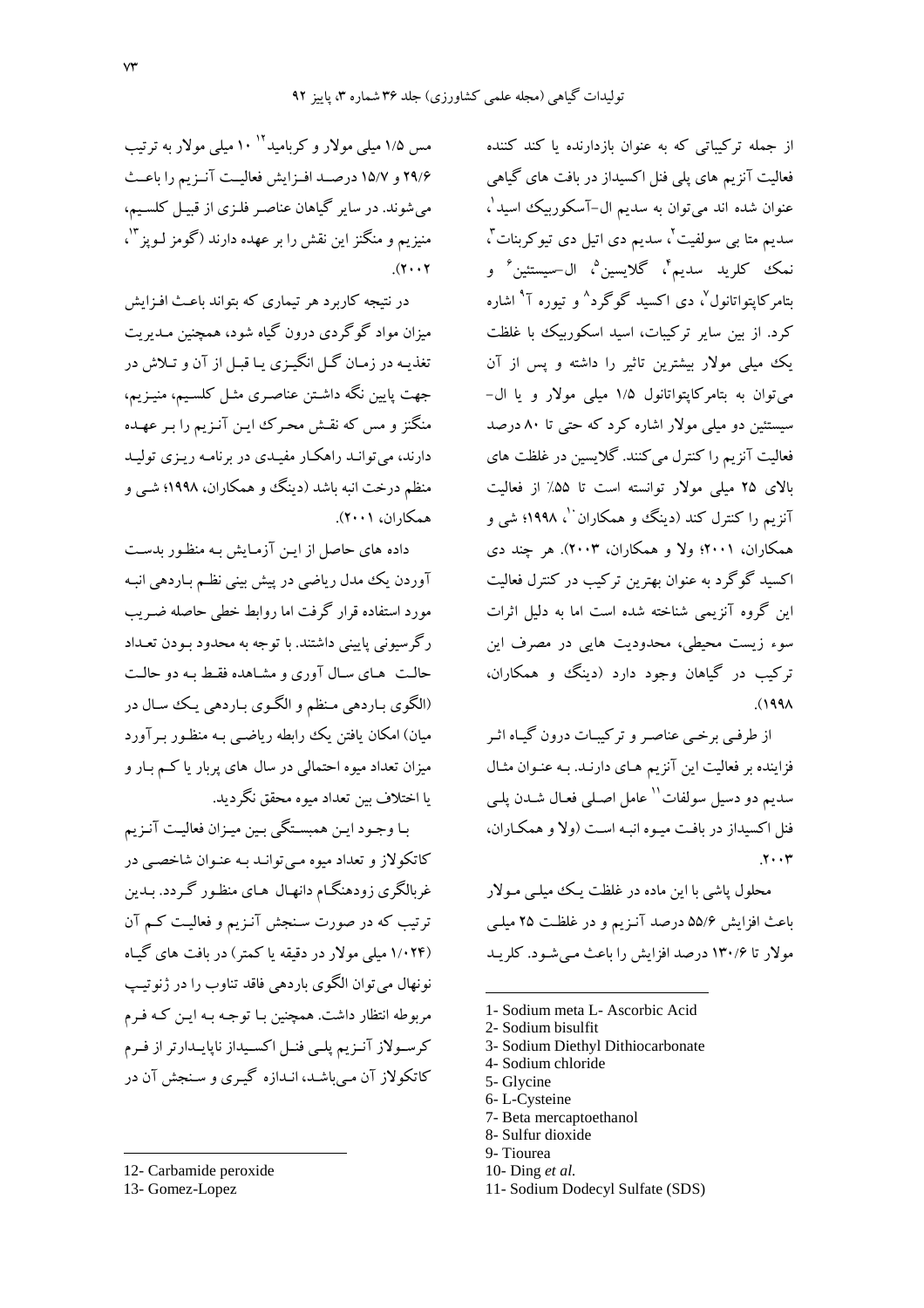شرایط آزمایشگاه به سختی و بـا دقـت کمتـری صـورت استخراج عصاره میباشد (شارما، ۱۹۹۹). علاوه بر آن در ژنوتیپ های دارای تناوب بـاردهی بـود. بـا توجـه بـه آنزیم مذکور بسیار بـالا بـود (۲۸۲+ =۲)، انـدازه گیـری بافت هـاى انبـه آنـزيم پلـى فنـل اكسـيداز بيشـتر بـه فـرم کاتکولاز مشاهده می شود (شارما و همکاران، ۲۰۰۱). از آنجا که همبستگی مشـاهده شـده بـین فعالیـت دو کاتکولاز به تنهایی میتواند نتایج رضـایت بخشـی را بـه همـراه داشـته باشـد. همچنـین مسـتقل بـودن كـاركرد دو آنزیم ذکر شده از سال باردهی حاکی از آن است که می توان از آن به عنوان شاخصی که تحت تاثیر نوع ژنوتیپ قرار می گیرد، نام برد.

می گیر د.

ارزیــابی میــزان فعالیــت آنــزیم هــای کــاتکولاز و كرسولاز حاكي از بالا بودن فعاليت ايـن آنـزيم هـاي در همبستگی بالای بین فعالیت دو آنزیم، با افـزایش فعالیـت هر یک میزان فعالیت دیگری نیـز افـزایش مـییابـد، امـا میزان فعالیت کــاتکولاز در همــه ژنوتیــپ هــای بــالاتر از محتـوای کرسـولاز بـود. در تحقیقــات قبلــی نیــز میــزان فعالیت کرسولاز کمتر از کاتکولاز بوده است که این امر ناشی از ناپایـداری فـرم کرسـولاز و تجزیـه آن در زمـان

#### منابع

۱. امامی، س. ۱۳۸۰. کشت و پرورش انبه. ناشر دفتر تولید برنامه های ترویجی و انتشارات فنی. ص ۲۵.

- 2. Chadha, K.L., and Pal, R.N. 1986. CRC hand book of flowering, *Mangifera indica* L. CRC Press., 5: 211-230.
- 3. Ding, C.K., Chachin, K., Ueda, Y., and Imahori, Y. 1998. Purification and properties of polyphenol oxidase from loquat fruit. Journal Agriculture Food Chem, 46: 4144- 4149.
- 4. Gomez-Lopez, V.M. 2002. Some biochemical properties of polyphenol oxidase from two varieties of avocado. Food Chem, 77: 163–169.
- 5. Lio, H.X., Jiang, W.B., and Luo, Y.B. 2005. Postharvest BTH treatment induces resistance of peach fruit to infection by *Penicillium expansum* and enhances activity of fruit defense mechanisms. Postharvest Biology Technology, 35: 263–269.
- 6. Mukherji, S.K., Singh, R.N., Majumder, P.K., and Sharma, D.K. 1968. Present position regarding breeding of mango (*Mangifera indica* L.) in India. Euphytica, 17: 462-467.
- 7. Naik, K.C., Bluianga Roa, C., and Raman, V.S. 1959. Problems in crop improvement in mango. Indian Journal Horticulture, 15: 159-167.
- 8. Pillay, A.E., Williams, J.R.., Mardi, M.O. E.l., Hassan, S.M., and Al-Hamdi, A. 2005. Boron and the alternate-bearing phenomenon in the date palm (*Phoenix dactylifera*  L*.*). Journal Arid Enviro., 62: 199-207.
- 9. Rosecrance, R.C., Weinbann, S.A., and Brown, P.H. 1998. Alternate bearing affects nitrogen, phosphorus, potassium and starch storage pools in mature pistachio trees. Annuals Botany , 82: 463-470.